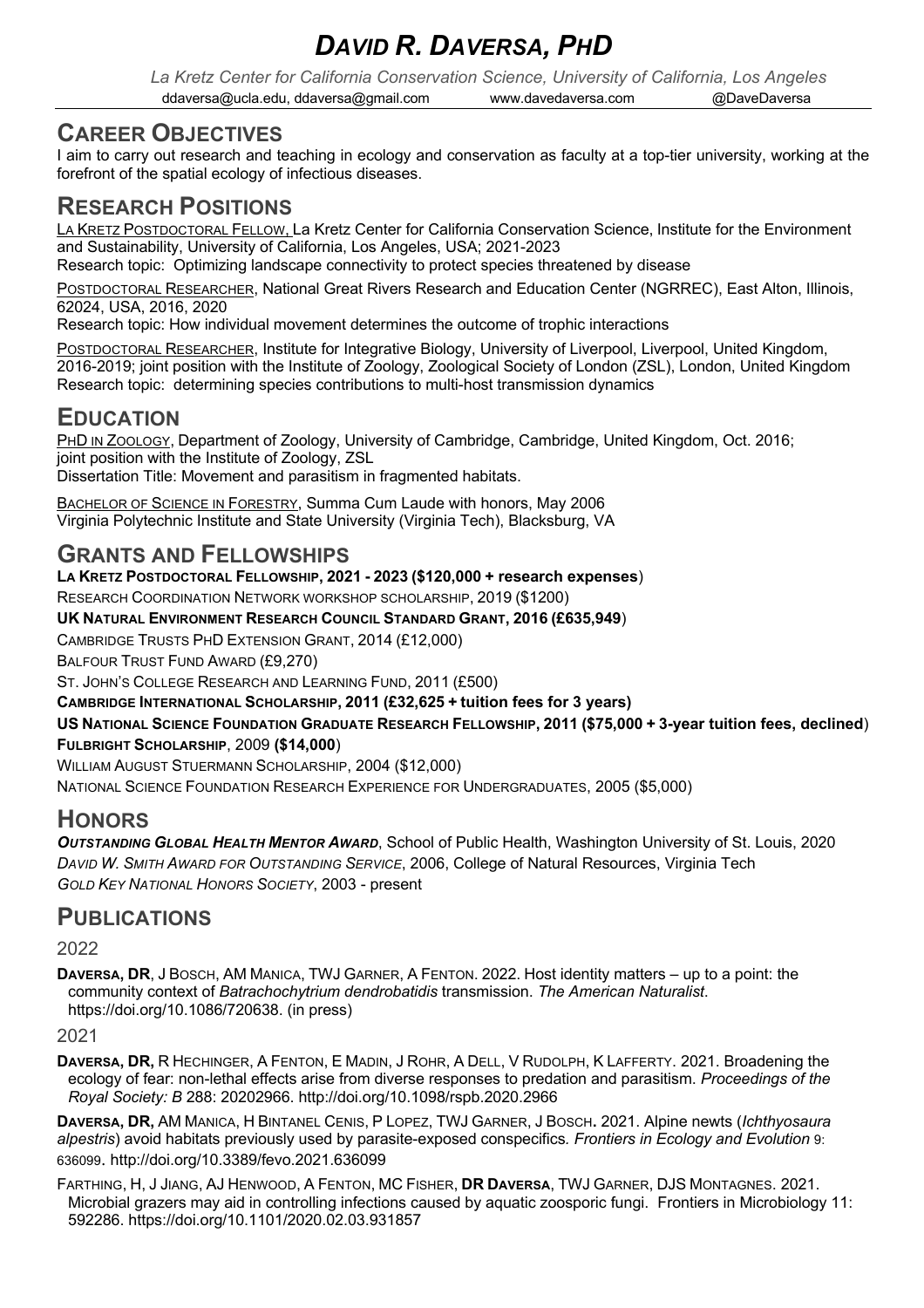2020

COOKE, J, Y ARAYA, K BACON, J BAGNIEWSKA, L BATTY, T BISHOP, M BURNS, C MOYA, M CHARALAMBOUS, **DR DAVERSA**, *et al*. 2020. Teaching and learning in ecology: a horizon scan of emerging challenges and solutions. *Oikos 00:1-14*

GREISCHAR, M, H ALEXANDER, F BASHEY, A BENTO, A BHATTACHARYA, M BUSHMAN, L CHILDS, **DR DAVERSA**, …N MIDEO. 2020. Evolutionary consequences of feedbacks between within-host competition and disease control. *Evolution, Medicine, and Public Health* 10: 30–34. *https://doi.org/10.1093/emph/eoaa004*

#### 2019

- CANESSA, S, A. SPITZEN-VAN DER SLUIJS, T. STARK, P. BISHOP, M. BLETZ, C. BRIGGS, **D.R. DAVERSA**, M. GRAY, R.A. GRIFFITHS, R.N. HARRIS, X.A HARRISON, J. T. HOVERMAN, P. JERVIS, E.L. MUTHS, D.H. OLSEN, C.L. RICHARDS-ZAWACK, J. ROBERT, G.M. ROSA, B.C. SCHEELE, B.R. SCHMIDT, T.W.J. GARNER. 2019. Conservation decisions under pressure: Lessons from an exercise in rapid response to wildlife disease. *Conservation Science and Practice*. 2019;e141. https://doi.org/10.1111/ csp2.141
- PAUWELS, O., P. CARLINO, L. CHIRIO, **D.R. DAVERSA**, J. LIPS, R. OSLISLY AND O. TESTA. 2019. Amphibians and reptiles found in caves in Gabon, western Equatorial Africa. *Cave and Karst Science* 46 (1): 3-12.

#### 2018

- **DAVERSA, D.R**., A. MANICA, J. BOSCH, T.W.J. GARNER. 2018. Routine habitat switching alters the likelihood and persistence of infection with a pathogenic parasite. *Functional Ecology*. 32:1262–1270. DOI: 10.1111/1365- 2435.13038
- **DAVERSA, D.R**., C. MONSALVE-CARCAÑO, LM CARRASCAL, J BOSCH. 2018. Seasonal migrations, body temperature fluctuations, and infection dynamics in adult amphibians. *PeerJ* 6:e4698; DOI 10.7717/peerj.4698

#### 2017

**DAVERSA, D.R**., A. FENTON, T.W.J. GARNER, A. DELL, A. MANICA. 2017. Infections on the move: How transient phases of host movement influence disease spread. *Proceedings of the Royal Society B* 284: 20171807. DOI: http://dx.doi.org/10.1098/rspb.2017.1807

#### 2011-2012

- **DAVERSA, DR,** E MUTHS AND J BOSCH. 2012. Terrestrial movement patterns of the Common Toad (*Bufo bufo*) in Central Spain reveal habitat of conservation importance. *Journal of Herpetology* 46: 658-664.
- **DAVERSA, DR**, J BOSCH AND K JEFFREY. 2011. First survey of the disease-causing fungus, *Batrachochytrium dendrobatidis*, in amphibian populations of Gabon, Africa. *Herpetology Review* 42 (1): 67-69.

#### **PREPRINTS**

GREEN, ET, AI DELL, J CRAWFORD, E BIRO, **DR DAVERSA**. 2020. Habitat patchiness drives spatial structure in morphological trait variation and co-variation in spotted salamanders (*Ambystoma maculatum*). Biorxiv. https://doi.org/10.1101/2020.06.15.153312 (under review at Journal of Herpetology)

### **DISTINGUISHED SCIENCE ESSAYS**

- I strive to communicate science to more general audiences. The following essays were written for non-experts, were published, and received distinctions for their quality.
- DAVERSA, D.R. 2013. How heels help people walk. *Access to Understanding*. Europe Pubmed Central. http://europepmc.org/docs/A2U\_programme\_web\_2013.pdf (essay competition finalist)
- DAVERSA, D.R. 2012. The future of science. *In* NextGen voices. *Science* 335 (6064): 36 38. (Top 10 essay)
- DAVERSA, D.R. 2012. The definition of a successful scientist. *In* NextGen voices*. Science* 336 (6077): 32-34. http://www.sciencemag.org/content/336/6077/32/suppl/DC1 (Top 50 essay)

# **MENTORING AND TEACHING**

**Teaching** 

- 2022 Advisor, Senior Practicum in Environmental Science, University of California, Los Angeles
	- Guest Lecturer, Disease Ecology undergraduate/graduate Seminar, University of California, Los Angeles
- 2015 Behavioural Ecology advanced undergraduate course, University of Cambridge
- 2014 Animal Behaviour undergraduate course, University of Cambridge Population Biology advanced undergraduate course, University of Cambridge
- 2008 Excel for Beginners training course, 2008, National Federal Emergency Management Agency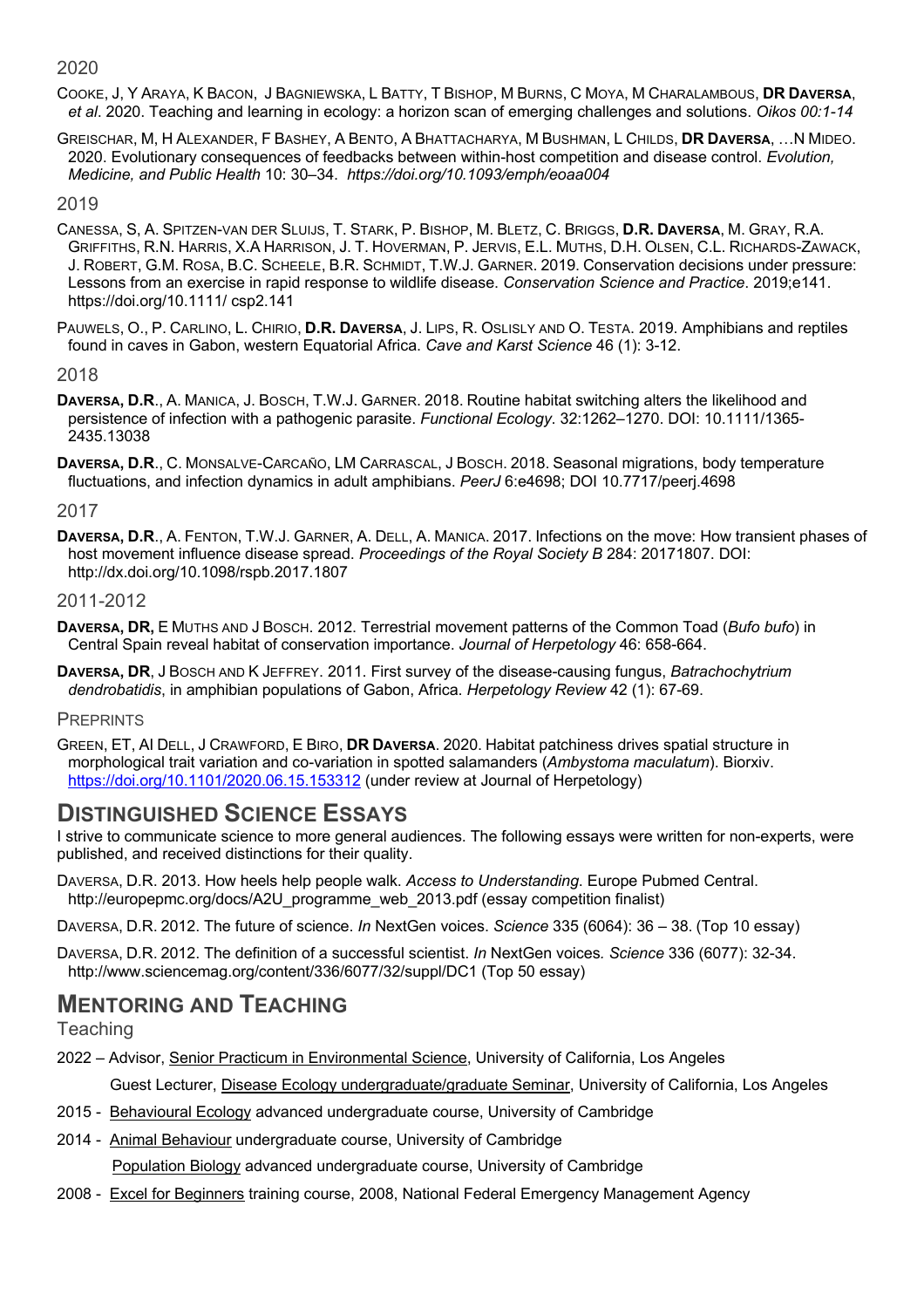#### Mentoring

2021 - Primary Supervisor, summer undergraduate intern, US National Park Service

Research topic: Disease and body temperature variation in endangered Yosemite toads (*Anaxyrus canorus*) 2020 - Global Health PhD and postdoc mentor (4 mentees), Washington University of St. Louis School of Public Health

(recipient of the Outstanding Global Health Mentor award)

- 2017 Co-supervisor, PhD student, University of Liverpool
- 2019 Research topic: within-host infection dynamics for co-infecting pathogens

Co-supervisor, Master's and undergraduate research, University of Liverpool Research topic: Thermal performance of infective stages of fungal parasites

Co-supervisor, Wild animal Biology Master's student, Institute of Zoology, Zoological Society of London Research topic: the effects of tagging methods on amphibian behaviour and welfare

Invited participant, working group on teaching in ecology, British Ecological Society

2016 - Primary supervisor, summer undergraduate intern, National Great Rivers Research and Education Center Research topic: Morphological and behavioural variation in spotted salamanders (*Ambystoma maculatum*) (intern is now a Ecology PhD candidate at the University of North Carolina, Chapel Hill)

### **OTHER PROFESSIONAL POSITIONS**

These professional experiences instilled leadership skills, expanded my appreciation of cultural diversity, and equipped me to coordinate large projects that integrate science, conservation, and public policy.

RESEARCH ASSOCIATE, UNIVERSITY OF CALIFORNIA, BERKELEY, JUNE –2007, 2010 Topics: Field tests of probiotic treatments of diseased amphibians in Sequoia-Kings Canyon National Park

RESEARCH ASSOCIATE, STATION D'ETUDES DES GORILLES ET CHIMPANZÉS/WILDERNESS CONSERVATION SOCIETY, GABON, 2008

Topics: Primate monitoring and conservation in Lope National Park; Disease surveillance in amphibians of Gabon

GIS SPECIALIST, UNITED STATES FEDERAL EMERGENCY MANAGEMENT AGENCY, 2006 –2011

Topic: Using geospatial analyses to measure the economic and environmental impacts of natural disasters

PROJECT MANAGER, PEACEWORK, 2006 –2011 Topic: Service-based partnerships between US institutions and communities in Central America and Africa

### **Service**

CO-ORGANIZER, Thematic Session at 2021 British Ecological Society Annual Meeting, Liverpool, UK Session title: What determines host species roles in multi-host disease dynamics?

WILEY SCIENCE ADVISOR, 2012 – 2015

Served on panels and working groups for publishing ethics, policy, and development

SCIENCE EDUCATION ASSISTANT, SEEDS, BLACKSBURG, VA, 2004 - 2006 Taught grade school students field biology principles with the non-profit Seek Education Explore DiScover (SEEDS)

## **Peer Review**

Proceedings of the Royal Society B, Biological Reviews, Ecological Applications, Journal of Animal Ecology, Functional Ecology, Biology Letters, Scientific Reports, Parasitological Research, Diseases of Aquatic Organisms

Reviewed for a chapter of the 2019 book *Wildlife Disease Ecology: Linking Theory to Data and Applications*

### **INVITED PRESENTATIONS**

MOVEMENT ECOLOGY AND IMPROVE ANIMAL HEALTH, WELFARE, AND CONSERVATION, Bristol Veterinary School, University of Bristol, United Kingdom, September, 2021 (virtual)

MOVEMENT ECOLOGY PROVIDES SOLUTIONS FOR MITIGATING DISEASE SPREAD. La Kretz Center Seminar, Institute of the Environment and Sustainability, University of California, Los Angeles, March, 2020.

HOW MOVEMENT ECOLOGY CAN IMPROVE PREDICTIONS FOR DISEASE SPREAD. Disease Ecology Seminar, Dept. of Zoology, University of Oxford, October 2019.

FACTORING AMPHIBIAN BEHAVIOUR INTO CHYTRID MITIGATION STRATEGIES. Amphibian and Reptile Conservation Scientific Meeting 2018, Bournemouth, United Kingdom, Dec 2018.

MOVING FORWARD WITH SPATIAL DISEASE MODELS. CEID seminar, University of Georgia, August 2018